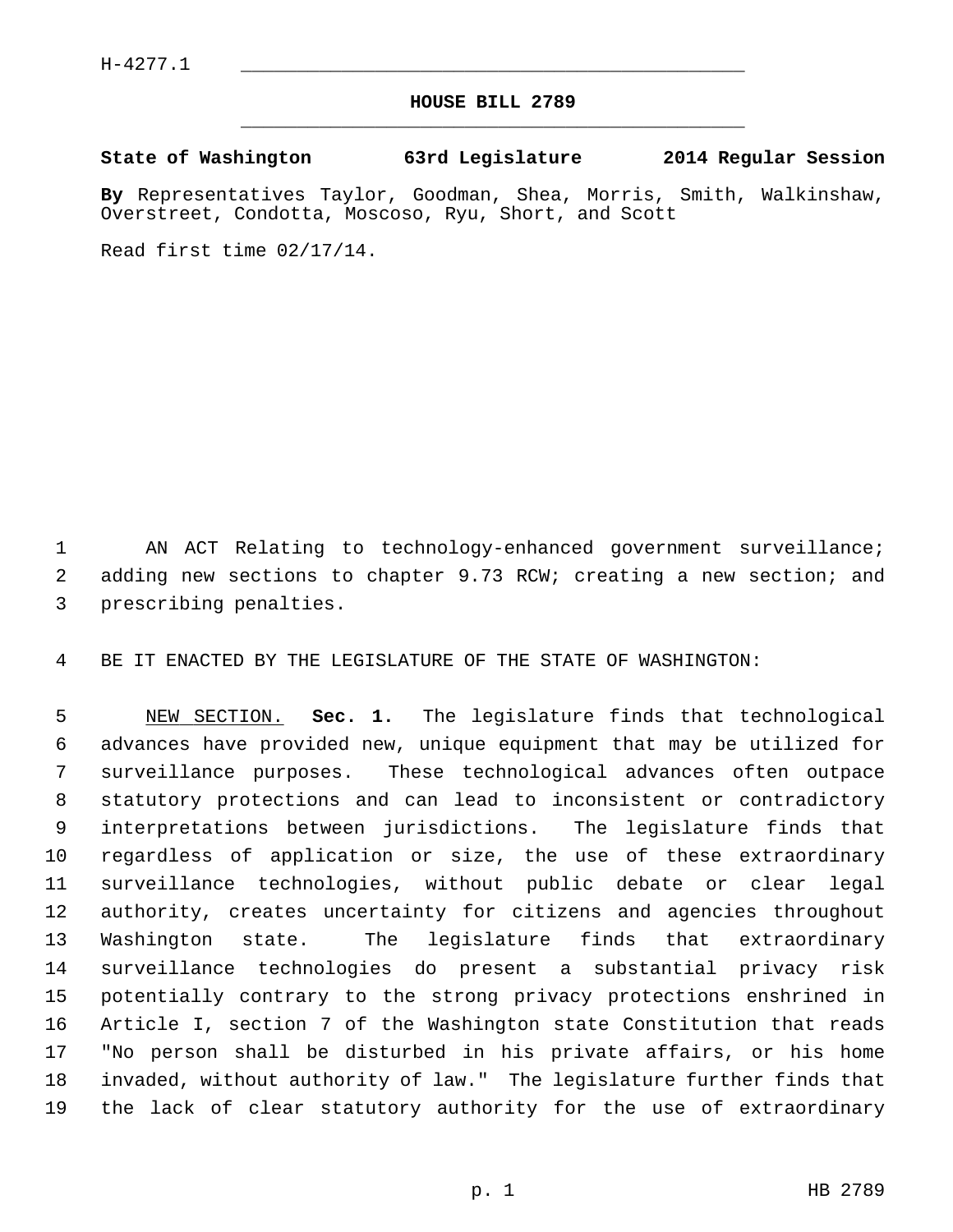1 surveillance technologies may increase liability to state and local 2 jurisdictions. It is the intent of the legislature to provide clear 3 standards for the lawful use of extraordinary surveillance technologies 4 by state and local jurisdictions.

 5 NEW SECTION. **Sec. 2.** The definitions in this section apply 6 throughout this section and sections 3 through 13 of this act unless 7 the context clearly requires otherwise.

 8 (1)(a) "Agency" means the state of Washington, its agencies, and 9 political subdivisions.

10 (b) "Agency" also includes any entity, whether public or private, 11 with which any of the entities identified in (a) of this subsection has 12 entered into a contractual relationship for the operation of a system 13 of personal information or unmanned aircraft system to accomplish an 14 agency function.

15 (2) "Biometric identification system" is a system that collects 16 unique physical and behavioral characteristics including, but not 17 limited to, biographical data, facial photographs, fingerprints, and 18 iris scans to identify individuals.

19 (3) "Court of competent jurisdiction" means any district court of 20 the United States or any United States court of appeals that has 21 jurisdiction over the offense being investigated or is located in a 22 district in which surveillance with the assistance of the extraordinary 23 sensing device will be conducted, or a court of general jurisdiction 24 authorized by the state of Washington to issue search warrants.

25 (4) "Extraordinary sensing device" means an unmanned aircraft 26 system.

27 (5) "Personal information" means all information that:

28 (a) Describes, locates, or indexes anything about a person 29 including, but not limited to, the person's social security number, 30 driver's license number, agency-issued identification number, student 31 identification number, real or personal property holdings derived from 32 tax returns, and the person's education, financial transactions, 33 medical history, ancestry, religion, political ideology, or criminal or 34 employment record;

35 (b) Affords a basis for inferring personal characteristics, such as 36 finger and voice prints, photographs, or things done by or to such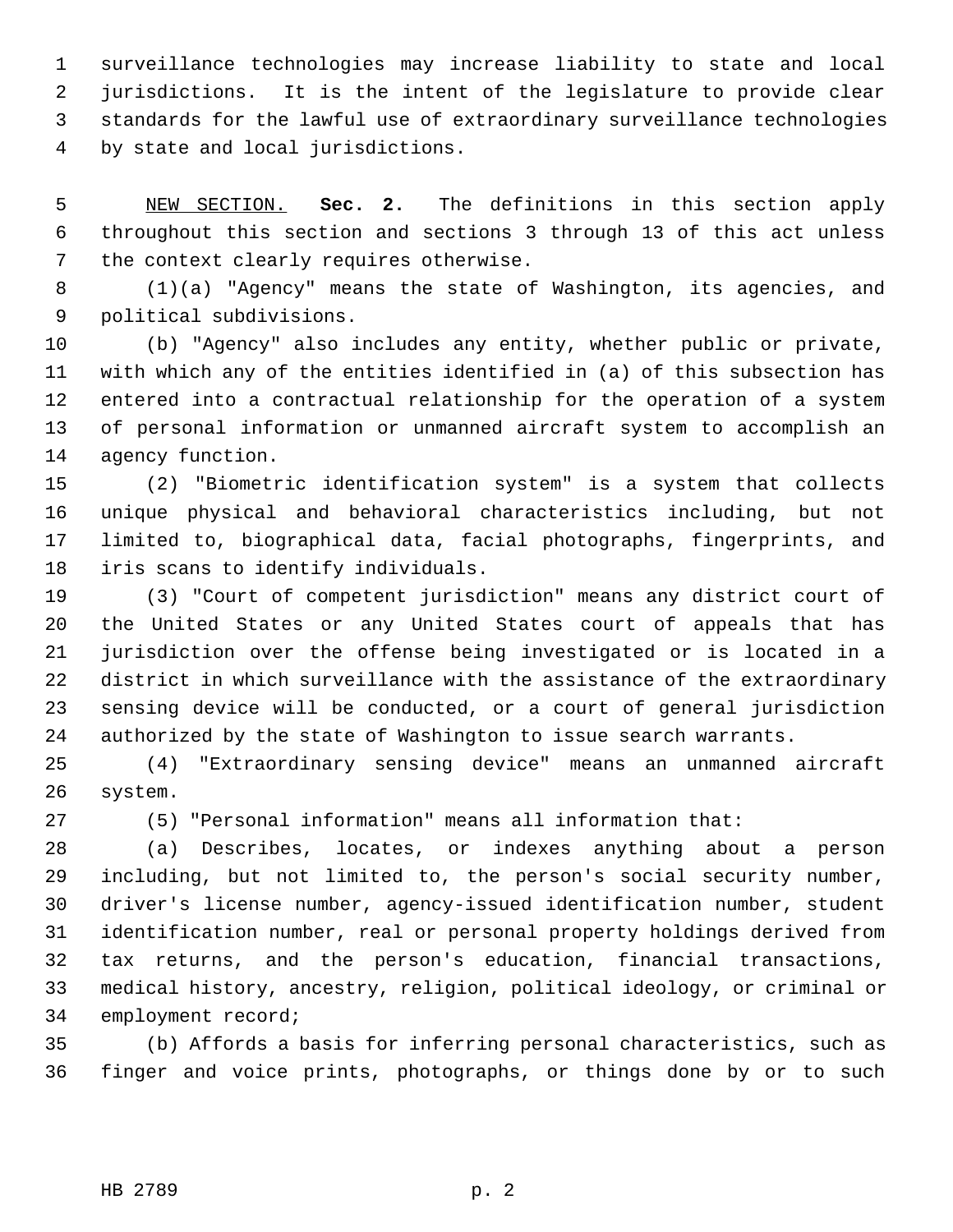1 person; and the record of the person's presence, registration, or 2 membership in an organization or activity, or admission to an 3 institution; or

 4 (c) Describes, locates, or indexes anything about a person 5 including, but not limited to, intellectual property, trade secrets, 6 proprietary information, or operational information.

 7 (6)(a) "Sensing device" means a device capable of remotely 8 acquiring personal information from its surroundings, using any 9 frequency of the electromagnetic spectrum.

10 (b) "Sensing device" does not include equipment whose sole function 11 is to provide information directly necessary for safe air navigation or 12 operation of a vehicle.

13 (7) "Unmanned aircraft system" means an aircraft that is operated 14 without the possibility of human intervention from within or on the 15 aircraft, together with associated elements, including communication 16 links and components that control the unmanned aircraft that are 17 required for the pilot in command to operate safely and efficiently in 18 the national airspace system.

19 NEW SECTION. **Sec. 3.** (1) Agency procurement and use of 20 extraordinary sensing devices for surveillance purposes must be 21 conducted in a transparent manner that is open to public scrutiny, as 22 provided in this section.

23 (2)(a) For the purposes of this section, "governing body" means the 24 council, commission, board, or other controlling body in which 25 legislative powers are vested, except as provided in (b) of this 26 subsection.

27 (b) For a state agency in which there is no governing body other 28 than the state legislature, "governing body" means the chief executive 29 officer responsible for the governance of the agency.

30 (3) An agency may not procure an extraordinary sensing device for 31 surveillance purposes without first obtaining explicit approval from 32 the agency's governing body.

33 (4) The governing body shall develop and make publicly available 34 written policies and procedures for the use of any extraordinary 35 sensing device procured, and provide notice and opportunity for public 36 comment prior to adoption of the written policies and procedures.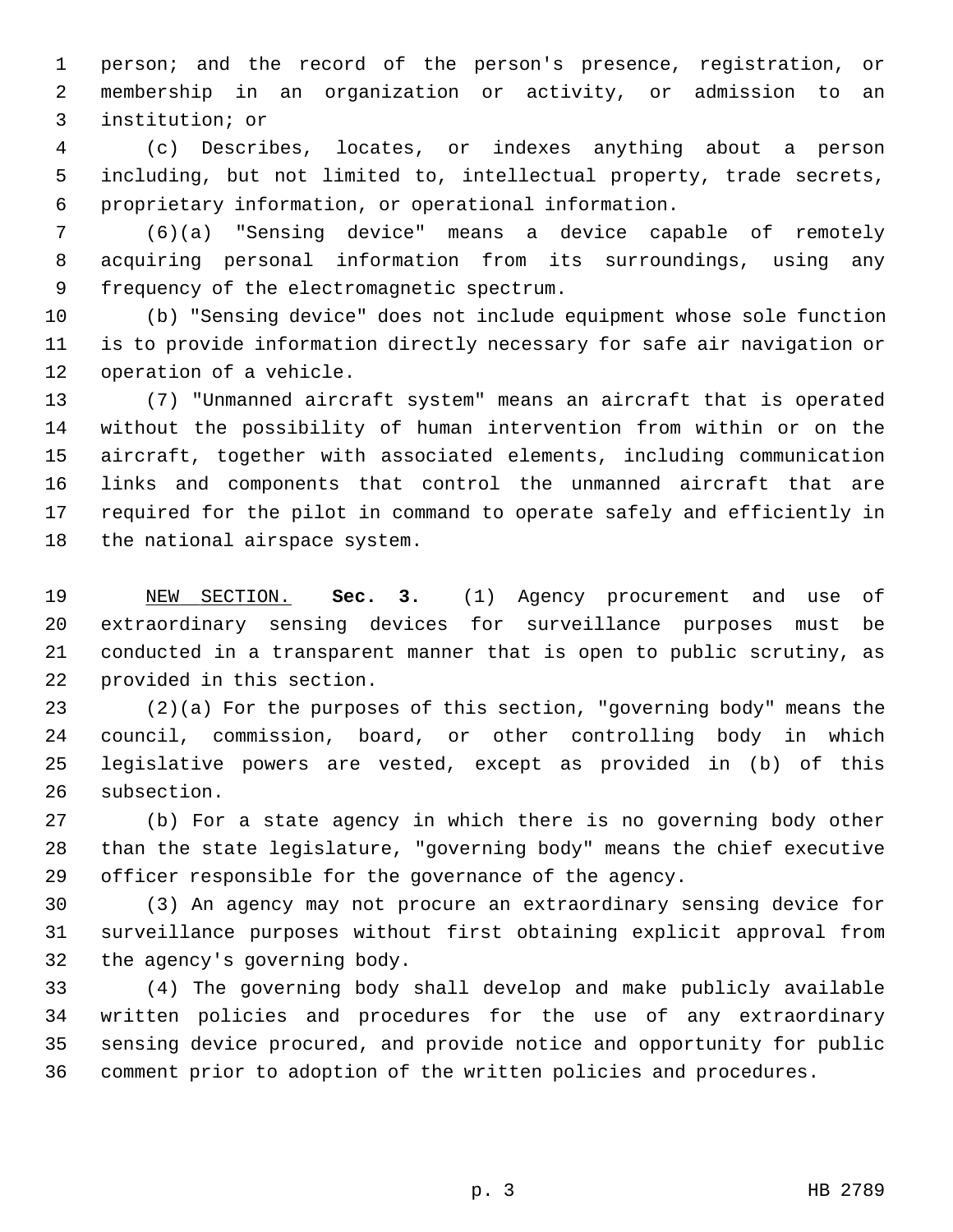1 NEW SECTION. **Sec. 4.** All operations of an extraordinary sensing 2 device or disclosure of personal information about any person acquired 3 through the operation of an extraordinary sensing device must be 4 conducted in such a way as to minimize the collection and disclosure of 5 personal information not authorized under this chapter.

 6 NEW SECTION. **Sec. 5.** (1) An extraordinary sensing device may be 7 operated and personal information from such operation disclosed in 8 order to collect personal information pursuant to a search warrant 9 issued by a court of competent jurisdiction as provided in this 10 section.

11 (2) Each petition for a search warrant from a judicial officer to 12 permit the use of an extraordinary sensing device and personal 13 information collected from such operation must be made in writing, upon 14 oath or affirmation, to a judicial officer in a court of competent 15 jurisdiction for the geographic area in which an extraordinary sensing 16 device is to be operated or where there is probable cause to believe 17 the offense for which the extraordinary sensing device is sought has 18 been committed, is being committed, or will be committed.

19 (3) The law enforcement officer shall submit an affidavit that 20 includes:

21 (a) The identity of the applicant and the identity of the agency 22 conducting the investigation;

23 (b) The identity of the individual and area for which use of the 24 extraordinary sensing device is being sought;

25 (c) Specific and articulable facts demonstrating probable cause to 26 believe that there has been, is, or will be criminal activity and that 27 the operation of the extraordinary sensing device system will uncover 28 evidence of such activity or facts to support the finding that there is 29 probable cause for issuance of a search warrant pursuant to applicable 30 requirements; and

31 (d) A statement that other methods of data collection have been 32 investigated and found to be either cost prohibitive or pose an 33 unacceptable safety risk to a law enforcement officer or to the public.

34 (4) If the judicial officer finds, based on the affidavit 35 submitted, there is probable cause to believe a crime has been 36 committed, is being committed, or will be committed and there is 37 probable cause to believe the personal information likely to be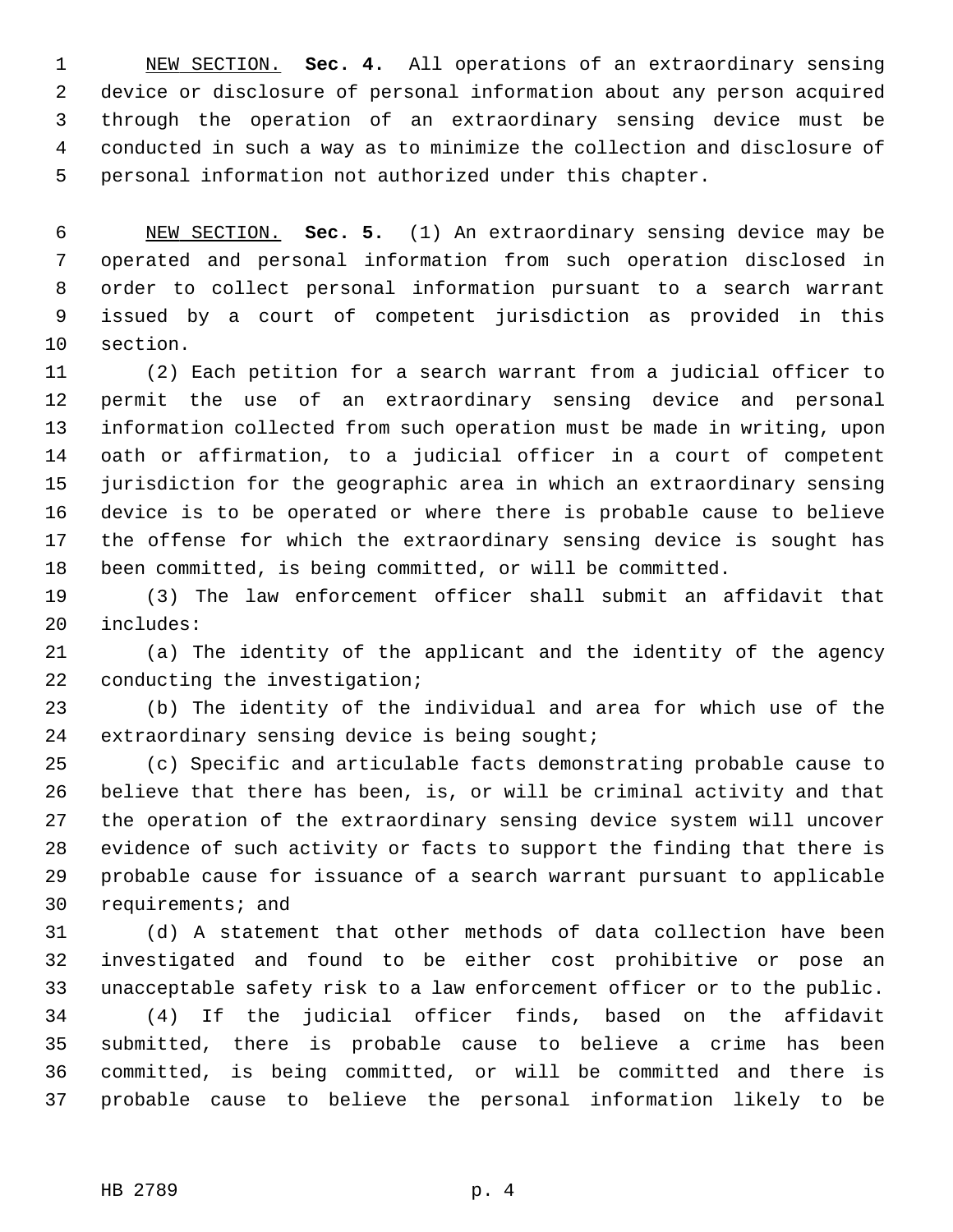1 obtained from the use of the extraordinary sensing device will be 2 evidence of the commission of such offense, the judicial officer may 3 issue a search warrant authorizing the use of the extraordinary sensing 4 device. The search warrant must authorize the collection of personal 5 information contained in or obtained from the extraordinary sensing 6 device, but must not authorize the use of a biometric identification 7 system.

 8 (5) Warrants may not be issued for a period greater than ten days. 9 Extensions may be granted, but no longer than the authorizing judicial 10 officer deems necessary to achieve the purposes for which it was 11 granted and in no event for longer than thirty days.

12 (6) Within ten days of the execution of a search warrant, the 13 officer executing the warrant must serve a copy of the warrant upon the 14 target of the warrant, except if notice is delayed pursuant to section 15 6 of this act.

16 NEW SECTION. **Sec. 6.** (1) A governmental entity acting under this 17 section may, when a warrant is sought, include in the petition a 18 request, which the court shall grant, for an order delaying the 19 notification required under section 5(6) of this act for a period not 20 to exceed ninety days if the court determines that there is a reason to 21 believe that notification of the existence of the warrant may have an 22 adverse result.

- 23 (2) An adverse result for the purposes of this section is:
- 24 (a) Placing the life or physical safety of an individual in danger;
- 25 (b) Causing a person to flee from prosecution;
- 26 (c) Causing the destruction of or tampering with evidence;
- 27 (d) Causing the intimidation of potential witnesses; or
- 28 (e) Jeopardizing an investigation or unduly delaying a trial.
	-
- 29 (3) The governmental entity shall maintain a copy of certification.

30 (4) Extension of the delay of notification of up to ninety days 31 each may be granted by the court upon application or by certification 32 by a governmental entity.

33 (5) Upon expiration of the period of delay of notification under 34 subsection (2) or (4) of this section, the governmental entity shall 35 serve a copy of the warrant upon, or deliver it by registered or first-36 class mail to, the target of the warrant, together with notice that: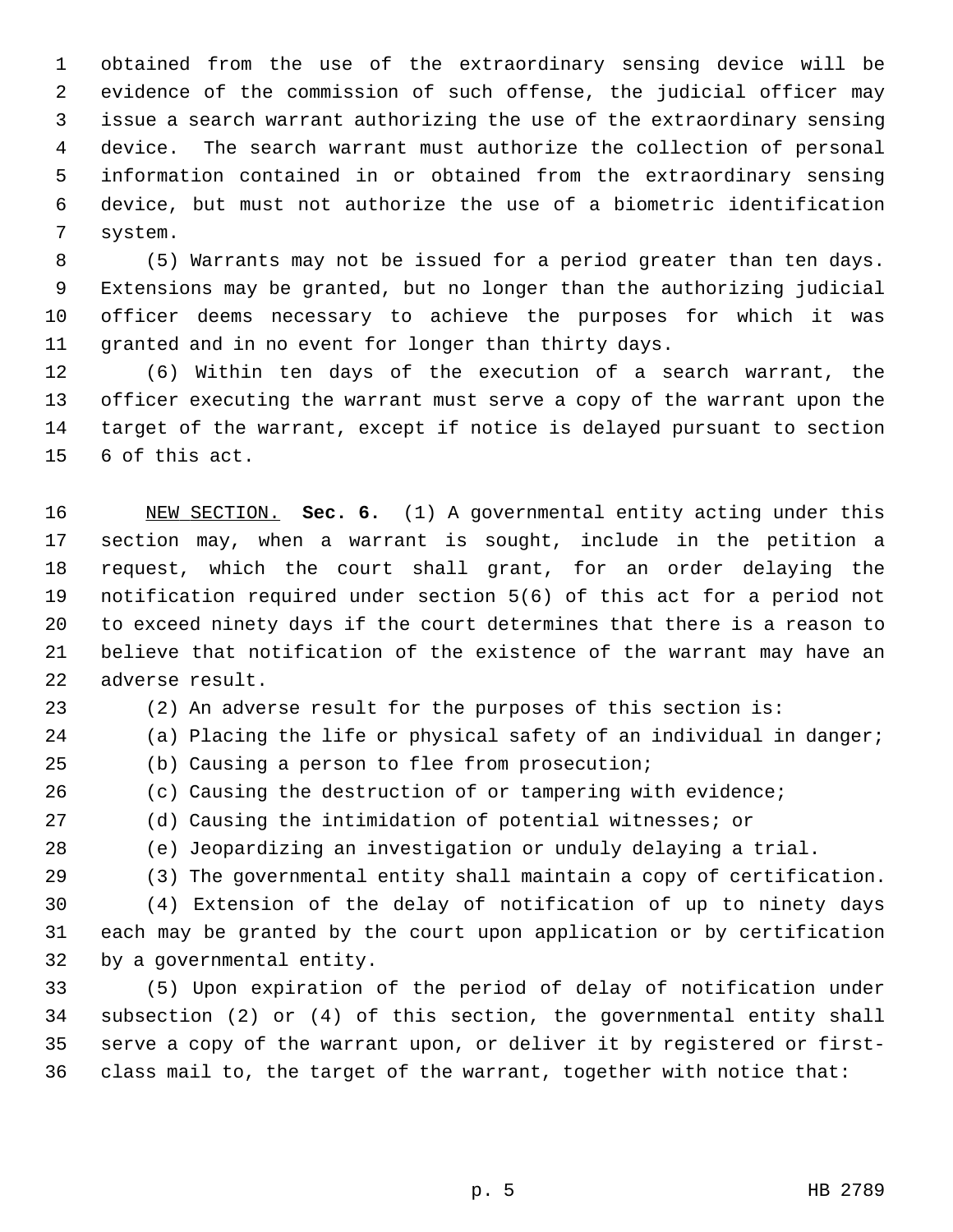1 (a) States with reasonable specificity the nature of the law 2 enforcement inquiry; and

 3 (b) Informs the target of the warrant: (i) That notification was 4 delayed; (ii) what governmental entity or court made the certification 5 or determination pursuant to which that delay was made; and (iii) which 6 provision of this section allowed such delay.

 7 NEW SECTION. **Sec. 7.** (1) It is lawful under this section for any 8 law enforcement officer or other public official to operate an 9 extraordinary sensing device and disclose personal information from 10 such operation if such officer reasonably determines that an emergency 11 situation exists that involves criminal activity and presents immediate 12 danger of death or serious physical injury to any person and:

13 (a) Requires operation of an extraordinary sensing device before a 14 warrant authorizing such interception can, with due diligence, be 15 obtained;

16 (b) There are grounds upon which such a warrant could be entered to 17 authorize such operation; and

18 (c) An application for a warrant providing such operation is made 19 within forty-eight hours after the operation has occurred or begins to 20 occur.

21 (2) In the absence of a warrant, an operation of an extraordinary 22 sensing device carried out under this section must immediately 23 terminate when the personal information sought is obtained or when the 24 application for the warrant is denied, whichever is earlier.

25 (3) In the event such application for approval is denied, the 26 personal information obtained from the operation of a device must be 27 treated as having been obtained in violation of this chapter, except 28 for purposes of section 12 of this act, and an inventory must be served 29 on the person named in the application.

30 NEW SECTION. **Sec. 8.** (1) It is lawful under this section for a 31 law enforcement officer, agency employee, or authorized agent to 32 operate an extraordinary sensing device and disclose personal 33 information from such operation if:

34 (a) An officer, employee, or agent reasonably determines that an 35 emergency situation exists that:

36 (i) Does not involve criminal activity;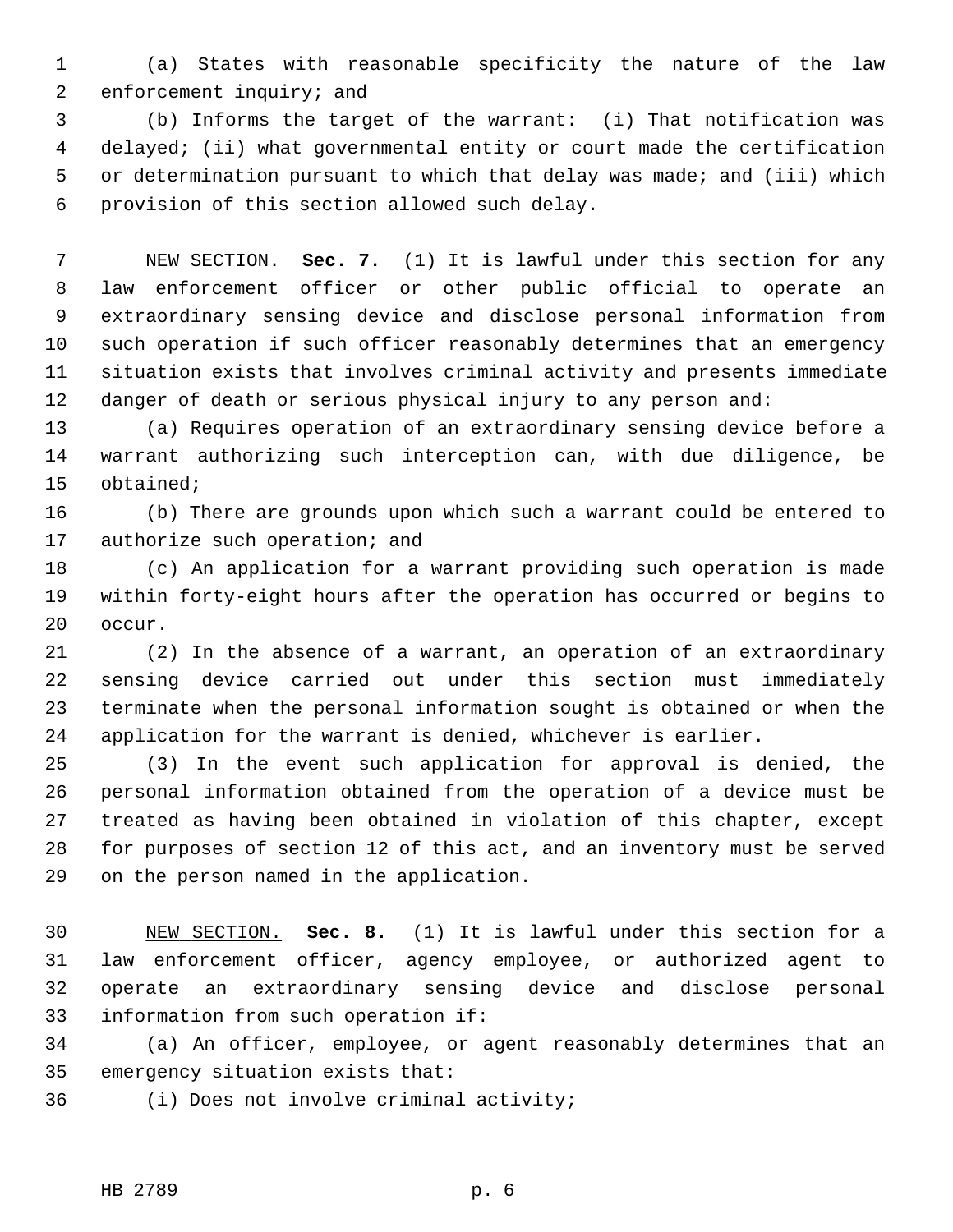1 (ii) Presents immediate danger of death or serious physical injury 2 to any person; and

 3 (iii) Requires operation of an extraordinary sensing device to 4 reduce the danger of death or serious physical injury;

 5 (b) An officer, employee, or agent reasonably determines that the 6 operation does not intend to collect personal information and is 7 unlikely to accidentally collect personal information, and such 8 operation is not for purposes of regulatory enforcement including, but 9 not limited to:

10 (i) Monitoring to discover, locate, observe, and prevent forest 11 fires;

12 (ii) Monitoring an environmental or weather-related catastrophe or 13 damage from such an event;

14 (iii) Surveying for wildlife management, habitat preservation, or 15 environmental damage; and

16 (iv) Surveying for the assessment and evaluation of environmental 17 or weather-related damage, erosion, flood, or contamination;

18 (c) The operation is part of a training exercise conducted on a 19 military base and the extraordinary sensing device does not collect 20 personal information on persons located outside the military base;

21 (d) The operation is for training and testing purposes by an agency 22 and does not collect personal information; or

23 (e) The operation is part of the response to an emergency or 24 disaster for which the governor has proclaimed a state of emergency 25 under RCW 43.06.010(12).

26 (2) Upon completion of the operation of an extraordinary sensing 27 device pursuant to this section, any personal information obtained must 28 be treated as information collected on an individual other than a 29 target for purposes of section 11 of this act.

30 NEW SECTION. **Sec. 9.** An unmanned aircraft system may not be 31 utilized for the purposes of investigation or enforcement of regulatory 32 violations or noncompliance until the legislature has adopted 33 legislation specifically permitting such use.

34 NEW SECTION. **Sec. 10.** Whenever any personal information from an 35 extraordinary sensing device has been acquired, no part of such 36 personal information and no evidence derived therefrom may be received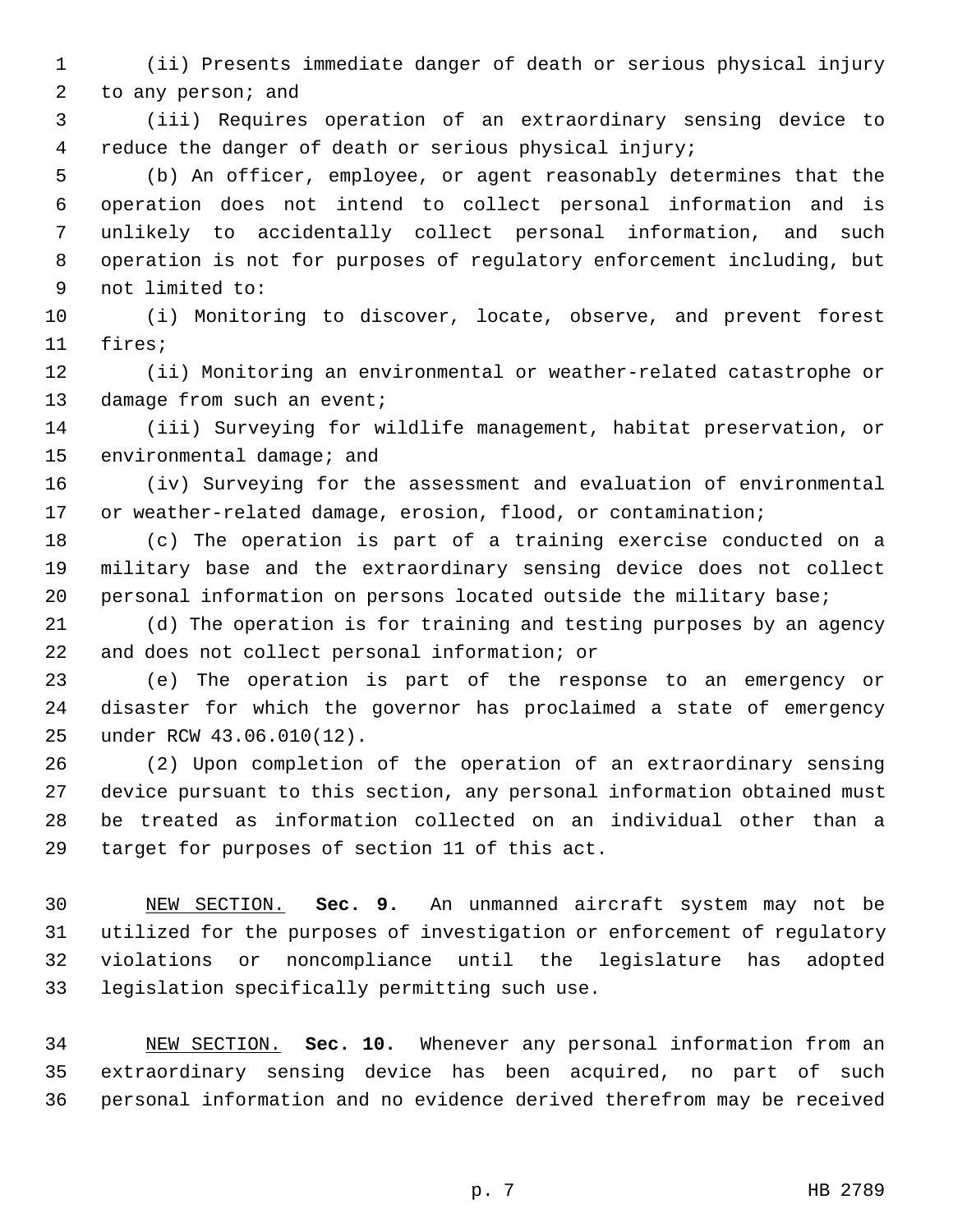1 in evidence in any trial, hearing, or other proceeding in or before any 2 court, grand jury, department, officer, agency, regulatory body, 3 legislative committee, or other authority of the state or a political 4 subdivision thereof if the collection or disclosure of that personal 5 information would be in violation of this chapter.

 6 NEW SECTION. **Sec. 11.** Personal information collected during the 7 operation of an extraordinary sensing device authorized by and 8 consistent with this chapter may not be used, copied, or disclosed for 9 any purpose after conclusion of the operation, unless there is probable 10 cause that the personal information is evidence of criminal activity. 11 Personal information must be deleted as soon as possible after there is 12 no longer probable cause that the personal information is evidence of 13 criminal activity; this must be within thirty days if the personal 14 information was collected on the target of a warrant authorizing the 15 operation of the extraordinary sensing device, and within ten days for 16 other personal information collected incidentally to the operation of 17 an extraordinary sensing device otherwise authorized by and consistent 18 with this chapter. There is a presumption that personal information is 19 not evidence of criminal activity if that personal information is not 20 used in a criminal prosecution within one year of collection.

21 NEW SECTION. **Sec. 12.** Any person who knowingly violates this 22 chapter is subject to legal action for damages, to be brought by any 23 other person claiming that a violation of this chapter has injured his 24 or her business, his or her person, or his or her reputation. A person 25 so injured is entitled to actual damages and reasonable attorneys' fees 26 and other costs of litigation.

27 NEW SECTION. **Sec. 13.** (1) For any calendar year in which an 28 agency has procured or used an extraordinary sensing device, the agency 29 must prepare an annual report. The report must be made publicly 30 available electronically and must, at a minimum, include the following: 31 (a) The types of extraordinary sensing devices procured and used, 32 the purposes for which each type of extraordinary sensing device was 33 procured and used, the circumstances under which use was authorized, 34 and the name of the officer or official who authorized the use; 35 (b) Whether deployment of the device was perceptible to the public;